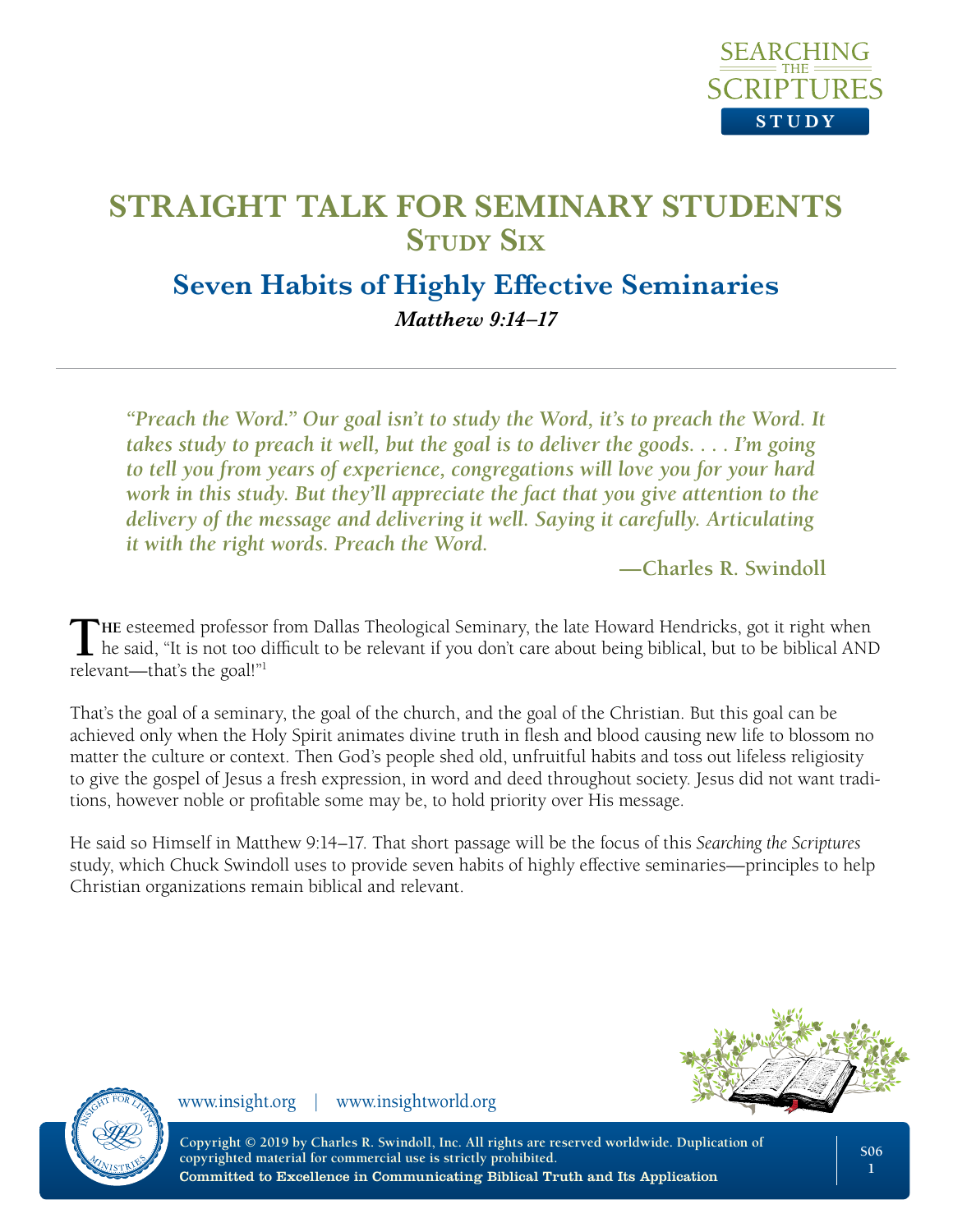

# **Seven Habits of Highly Effective Seminaries**

*Matthew 9:14–17*



## **PREPARE YOUR HEART**

Before studying Matthew 9:14–17, pray for the Spirit to guide you in this study. Make Psalm 119:14–16 your own confession and petition so that His Word grips your mind and steers your heart.

*I have rejoiced in your laws as much as in riches. I will study your commandments and reflect on your ways. I will delight in your decrees and not forget your word.* (Psalm 119:14–16)



## **YOUR TURN IN THE SCRIPTURES**

In word and deed, Jesus did not follow the Jewish traditions of His day. His actions confused some. Others hated Him for breaking the mold. But Jesus knew excessive hand washing will not make you pure (Luke 11:38). God does not approve when you rebuff your parents to give to Him (Matthew 15:5). Eloquent prayers before a mass of faces will not place the Divine in your debt (6:5).

Why did Jesus create such a religious ruckus? In Matthew 9:14–17, Jesus explained His reasons.

#### **Observation: Why Don't They Fast?**

Begin observation by slowly reading Matthew 9:14–17.

Who approached Jesus, and what confused them about Jesus' practices?

Jesus answered their question by referencing three norms from their daily lives to describe the reasons His disciples did what they did.

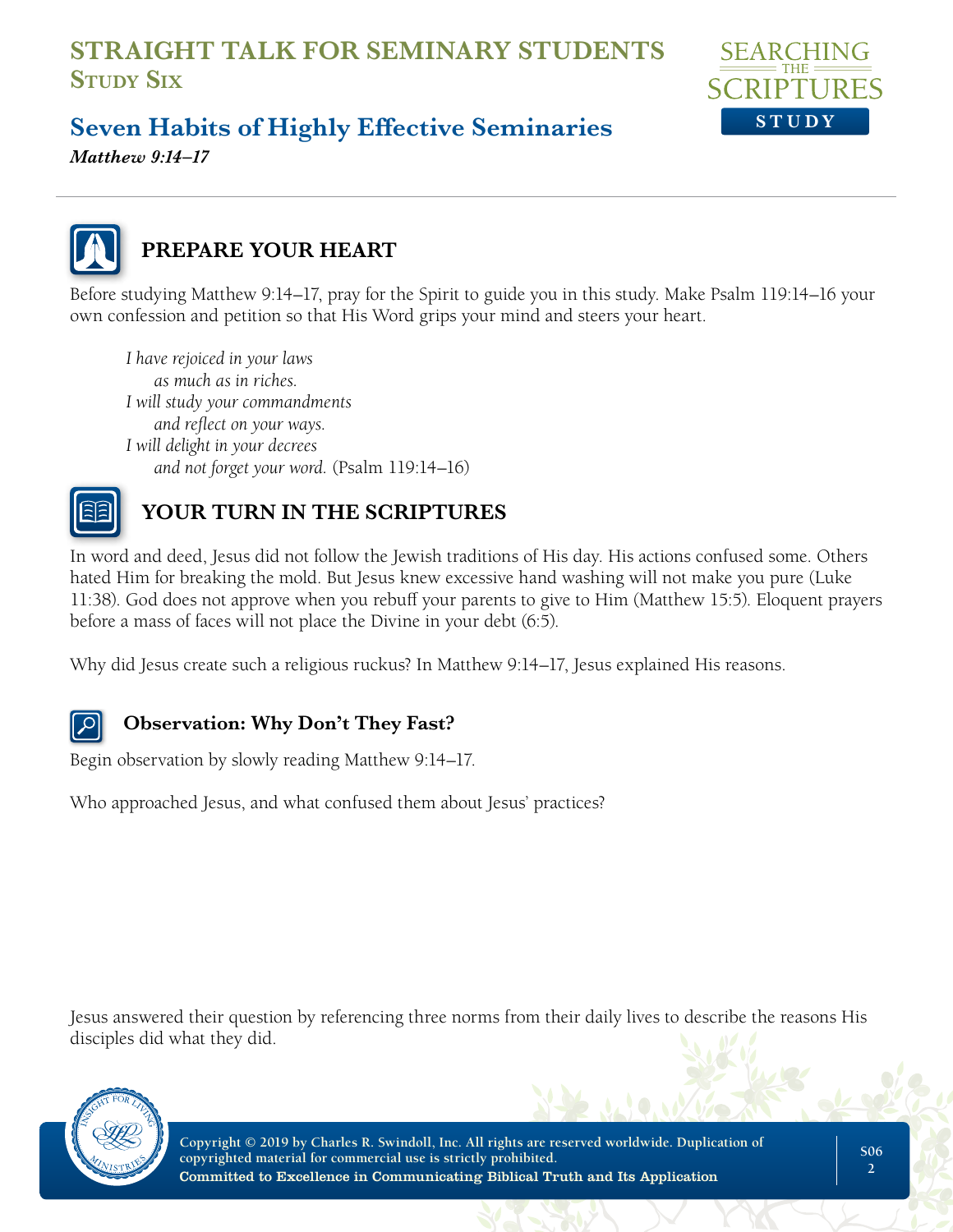

# **Seven Habits of Highly Effective Seminaries**

*Matthew 9:14–17*

| Matthew 9:15-Bridegroom                                                                   |                                         |  |
|-------------------------------------------------------------------------------------------|-----------------------------------------|--|
|                                                                                           |                                         |  |
|                                                                                           |                                         |  |
| But the weddings guests will ________________________ when the _______________________ is |                                         |  |
|                                                                                           |                                         |  |
| Matthew 9:16-Clothing                                                                     |                                         |  |
|                                                                                           |                                         |  |
|                                                                                           |                                         |  |
|                                                                                           |                                         |  |
|                                                                                           |                                         |  |
| Matthew 9:17-Wineskins                                                                    |                                         |  |
|                                                                                           |                                         |  |
|                                                                                           |                                         |  |
|                                                                                           |                                         |  |
|                                                                                           |                                         |  |
|                                                                                           |                                         |  |
|                                                                                           | $\frac{\text{into}}{\text{max}}$<br>- - |  |

Wedding guests, a bridegroom, clothing, and wine. The main point of Jesus' teaching comes into view as we step back from examining the details of these metaphors and take in the bigger picture. Every Bible study requires both "close-up" observation and "wide-angle" interpretation. No rushing in our reading. No contriving words not present nor importing alien ideas. How exciting it is, after diligent study, to have those light-bulb moments as the Holy Spirit grows us into the image of the Son!



\_\_\_\_\_\_\_\_\_\_\_\_\_\_\_\_\_\_\_\_.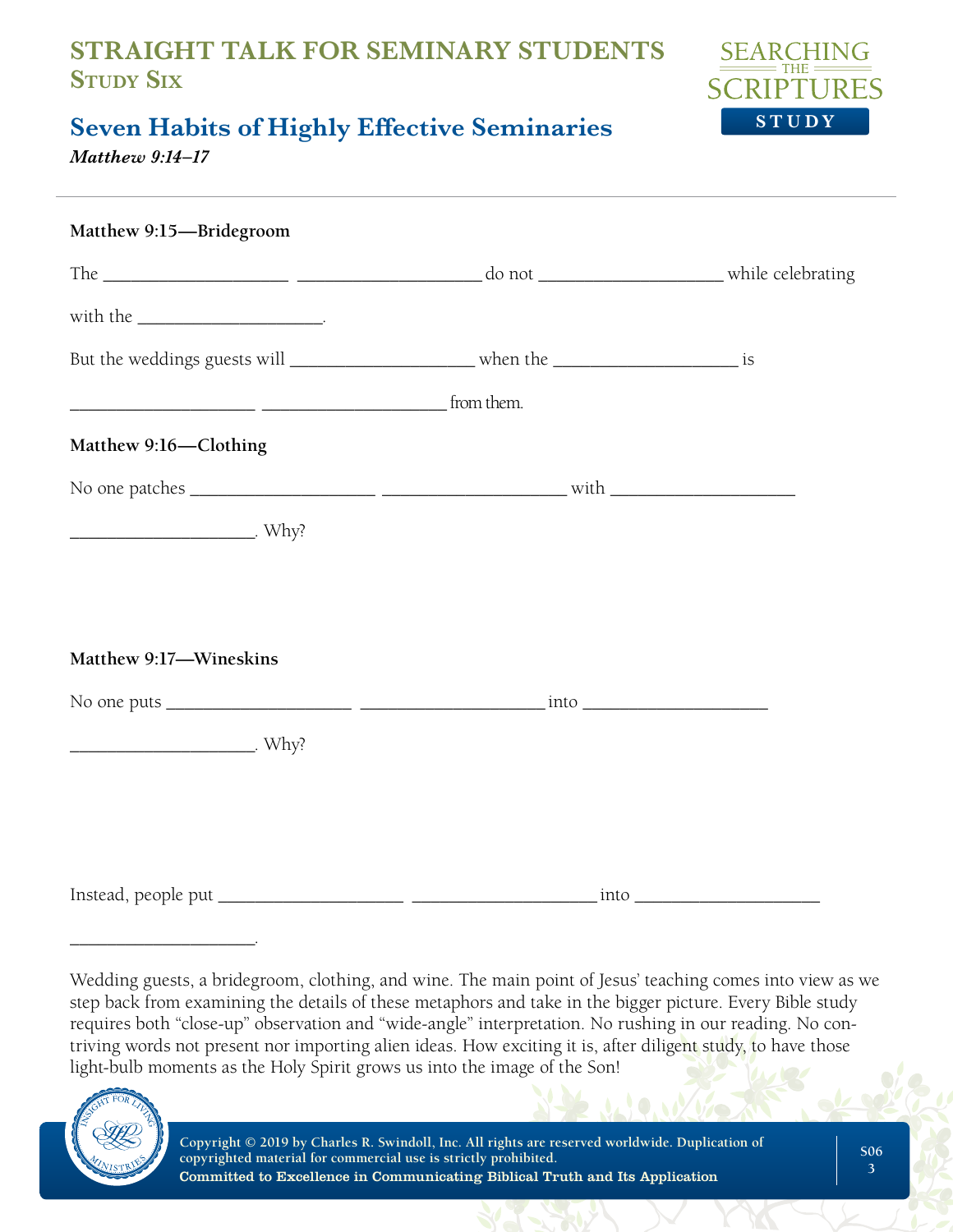

### **Seven Habits of Highly Effective Seminaries**  *Matthew 9:14–17*

#### **Interpretation: New Wine Goes into New Wineskins**

After carefully observing what the text says, we study to gain a clear understanding of what it means. This passage requires that we understand Jesus' culture. Be sure to consult your commentaries. We recommend *[Constable's Notes](http://Constable’s Notes)* and *[William Barclay's Daily Study Bible](http://William Barclay’s Daily Study Bible)*.

Jesus' imagery contains symbols that reflect His main point.

In Matthew 9:15, the wedding guests and groom represent whom? How does this image answer the question from John's disciples?

In Matthew 9:16–17, Jesus explained the reasoning for His answer in 9:15. What do the new patch and the new wine represent? What do the old clothing and the old wineskins represent?

What then is the theological point in Jesus' statement: "New wine is stored in new wineskins" (Matthew 9:17)?

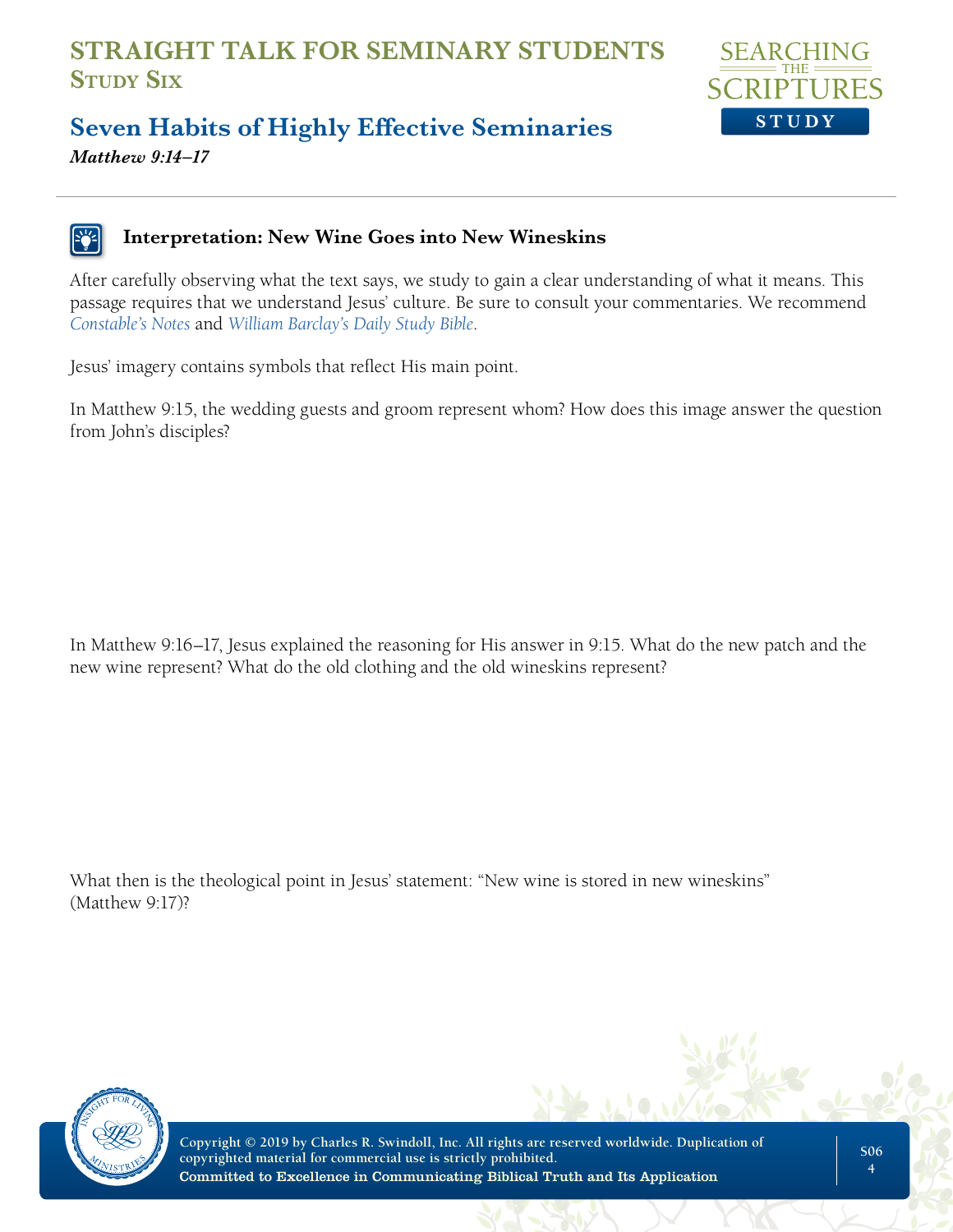

### **Seven Habits of Highly Effective Seminaries**  *Matthew 9:14–17*

Jesus ushered in a new time of God's activity requiring both Jews and non-Jews to encounter God afresh and walk with Him in a new way—by faith in the Son of God and in the power of the Spirit.

#### **Correlation: Following the Truth of the Gospel Message**

After Jesus died and resurrected, the apostles still had to shed their old ways of living to keep in step with the truth of the gospel. Paul's narrative in *[Galatians 2:11–21](Galatians 2:11-21)* gives us a peek into one such moment when Peter reverted to following Jewish tradition, invoking a sharp rebuke by Paul.

What did Peter do which did not follow the gospel (Galatians 2:11–13)?

Summarize what Paul said to Peter when he rebuked him (2:14–16)?

What additional reasoning did Paul give to the Galatians for his rebuke to Peter (2:17–21)?

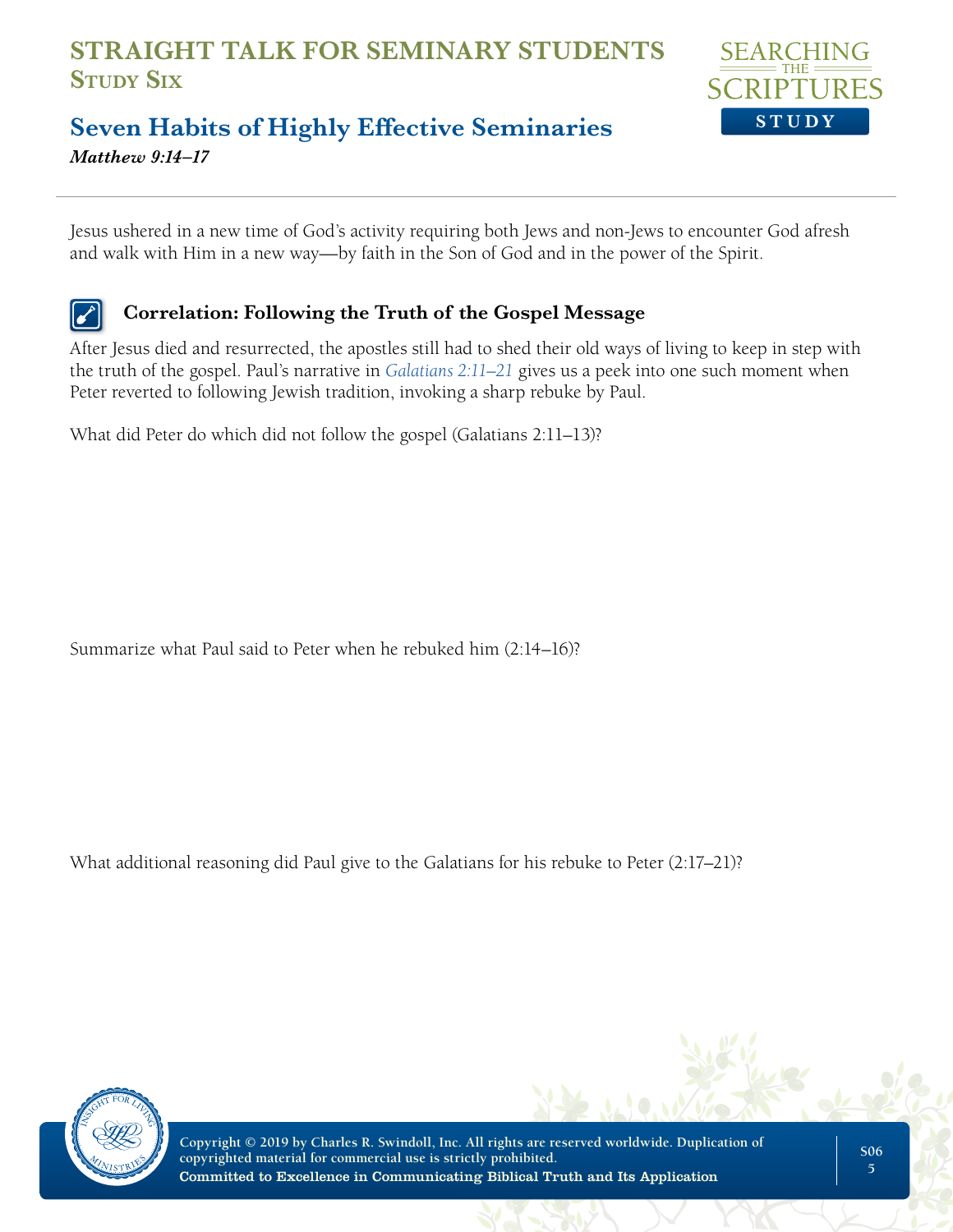

### **Seven Habits of Highly Effective Seminaries**  *Matthew 9:14–17*

List two or three ways the truth of Galatians 2:11–21 might alter a tradition or habit either in your personal life or in your church.

*My old self has been crucified with Christ. It is no longer I who live, but Christ lives in me. So I live in this earthly body by trusting in the Son of God, who loved me and gave himself for me.* (Galatians 2:20)

#### **Application: Same Message, Fresh Methods**

The gospel of Jesus Christ compels us all not to equate old, unhelpful practices with the life-giving content of His message. This rings true in the lives of individuals, big churches, small churches, and even educational institutions. In his sermon, "Seven Habits of Highly Effective Seminaries," Chuck applies the truth of Matthew 9:14–17 for the students and faculty at his alma mater, Dallas Theological Seminary. Regarding seminary, he says:

- 1) *Highly effective seminaries stay focused on what's essential.* They don't swerve left or right but stay focused on the message and the mission.
- 2) *Highly effective seminaries exist for students.* Just as pastors serve the flock, so professors serve the students. Not vice versa.
- 3) *Highly effective seminaries have great-hearted board members.* The-sky-is-falling naysayers and doubters have no place on the board. Rather, the school needs passionate, visionary partners to govern the school.
- 4) *Highly effective seminaries prefer quality to quantity.* The lives of students matter more than the number of students. Character trumps bodies.
- 5) *Highly effective seminaries select and maintain an outstanding faculty.* Seminaries need sharp-thinking, clear-teaching professors—surgeons of the heart and experts of their discipline.

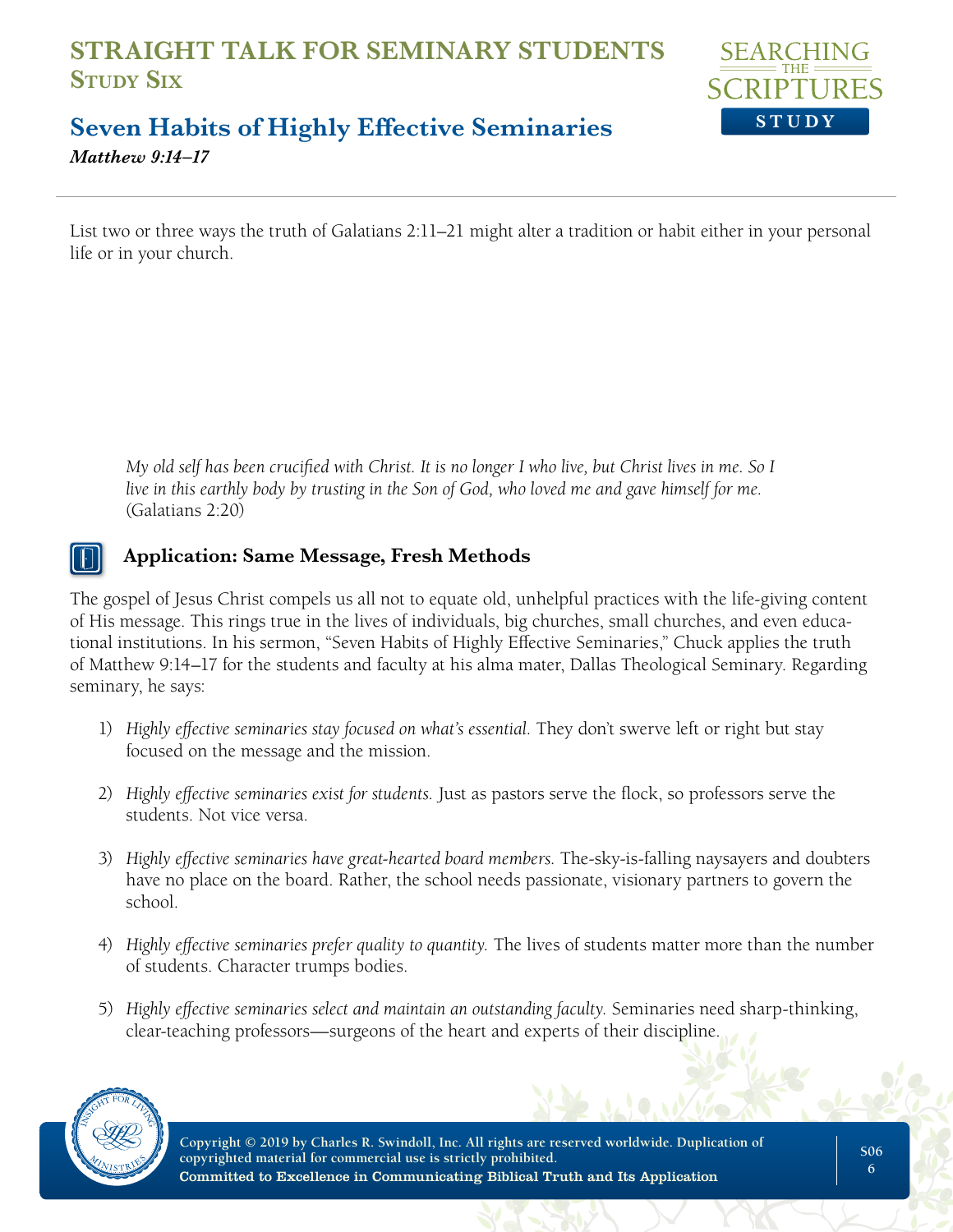

## **Seven Habits of Highly Effective Seminaries**  *Matthew 9:14–17*

- 6) *Highly effective seminaries attract and cultivate students who remain enthusiastic about God's work.* These students have tasted the joy of learning and relish the role of a servant leader.
- 7) *Highly effective seminaries have dreams that are greater than their memories.* These seminaries spend more time focusing on the striped asphalt ahead of them rather than admiring what's in the rearview mirror.

Are you thinking about seminary? Know someone who is? Perhaps you want to start supporting a seminary or seminarian but are not sure where to begin. Chuck's years in the president's chair taught him to look for the seven traits listed above.

Now it is your turn to apply to your life the truth of Matthew 9:14–17. Consider ways your routine of relating with God or engaging in God's work might need a fresh change. It might be something drastic, such as Peter's situation in Galatians 2:11–21, or it could be a small habit that hinders your spiritual growth or outreach. Think it over and record what God's Spirit brings to mind.

To be both biblical and relevant, faithful to God's Word, and helpful to our contemporary audience—that is our goal in gospel ministry. We don't change our methods because change is fun. We do so to be effective and timely as we share a timeless message.

*This is a trustworthy saying, and everyone should accept it: "Christ Jesus came into the world to save sinners."* (1 Timothy 1:15)

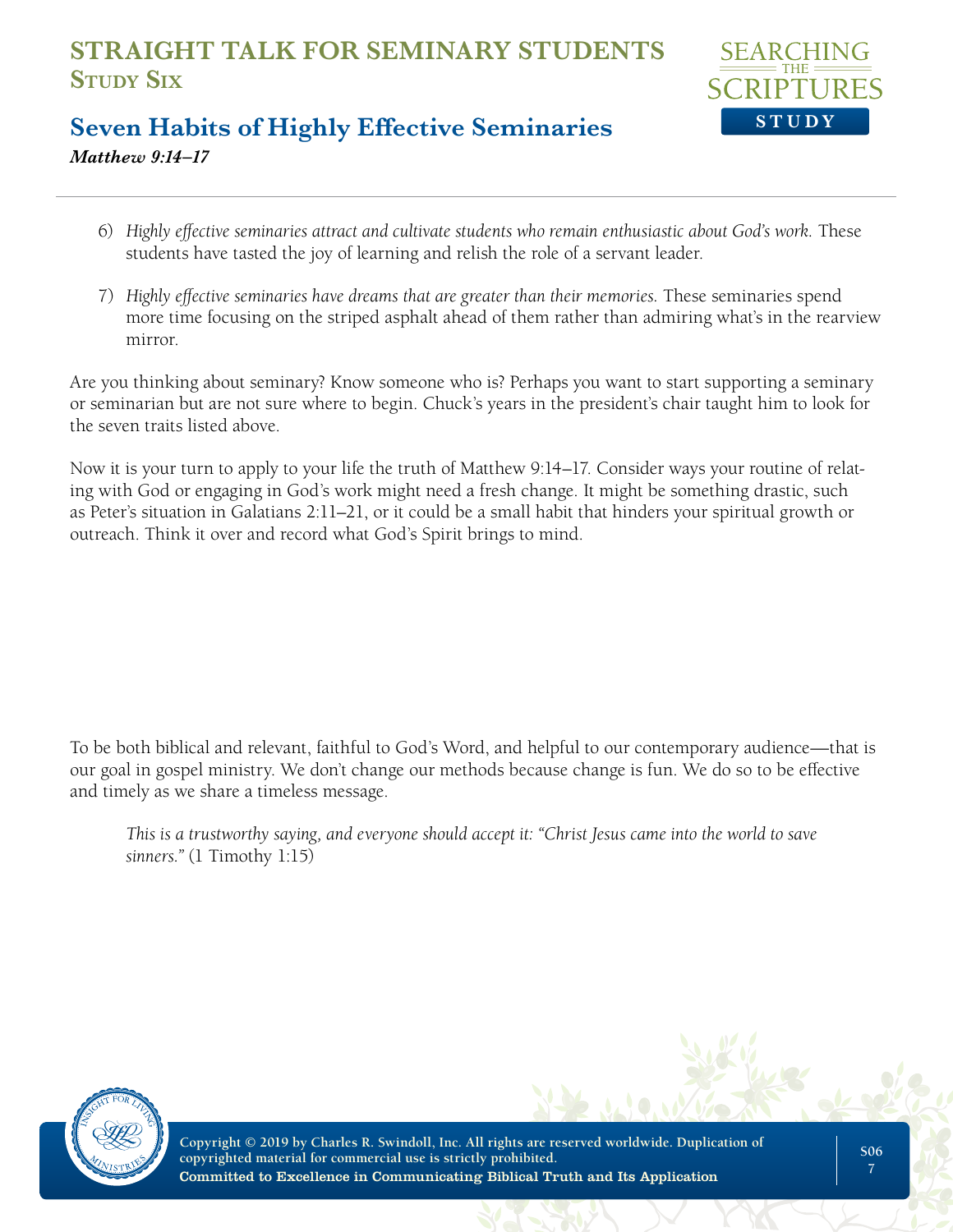

# **Seven Habits of Highly Effective Seminaries**

*Matthew 9:14–17*



# **A FINAL PRAYER**

End this study with a prayer asking God to keep you both biblical and relevant as you make His message known in your sphere of life.

ENDNOTE<br>1. Howard G

1. Howard G. Hendricks, as quoted by Michael S. Lawson and Carisa Ash, "Howard G. Hendricks," Database: Christian Educators of the 20th Century, https://www.biola.edu/talbot/ce20/database/howard-g-hendricks.